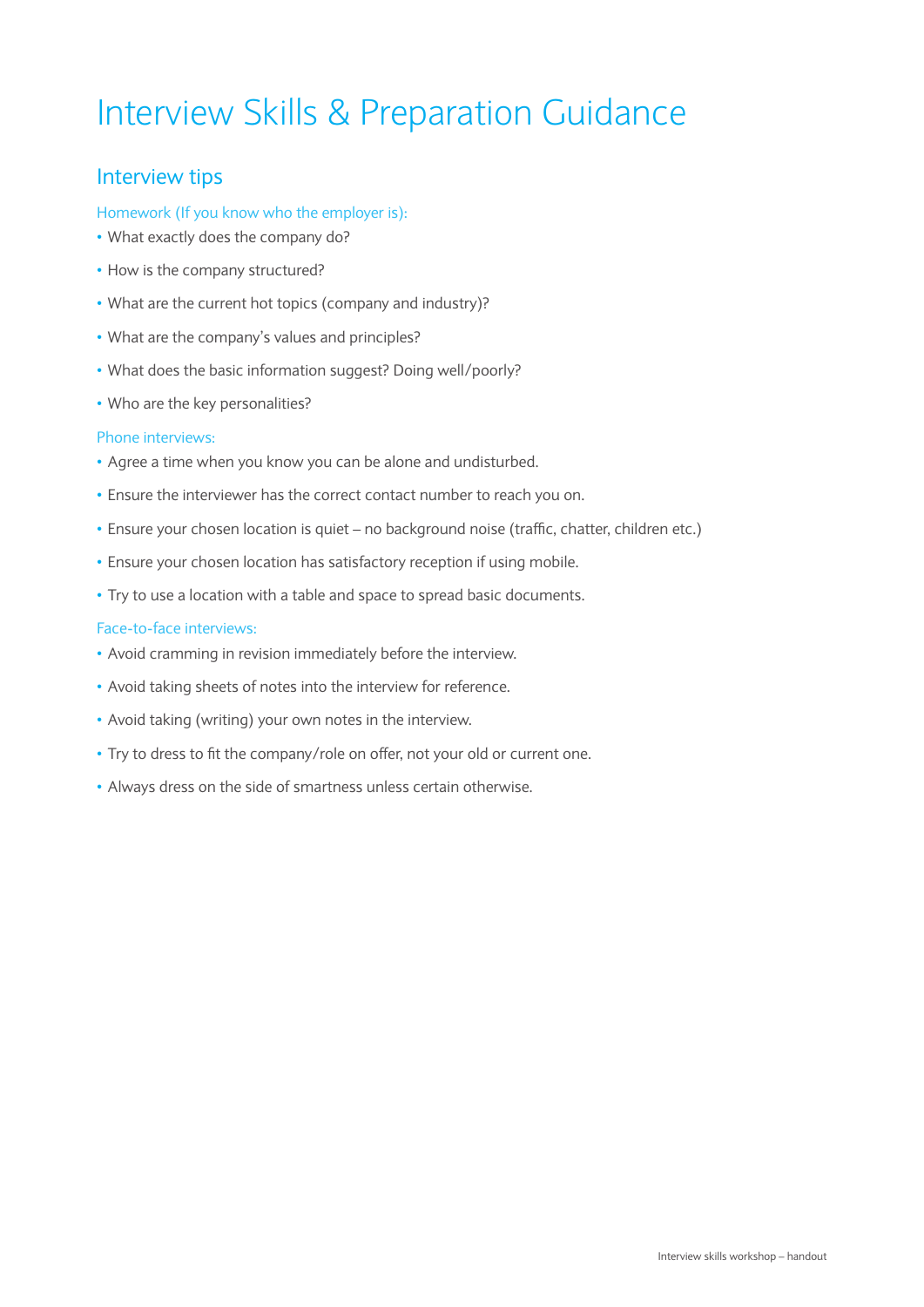# Key questions to prepare for

## 1. Tell us about yourself.

## Recommend:

- Plan on 2 minutes max.
- Consider starting with your immediate situation and why you have left/are thinking about leaving your current job (most relevant).
- Go back to education.
- Then each key role/phase of your professional career back up to current situation.
- 2. What do you consider your key achievements? What are you most proud of? Consider educational, professional, and personal.
- 3. Why are you interested in us and the role on offer?

## 4. What have you been told are your areas for development?

Only ever give 1. Apply STAR. What was identified, what you did, what the positive outcome/ development was.

5. Tell us about a time you managed a project, or showed leadership or innovation?

Apply STAR. Try to use impressive examples with valuable and positive outcomes. Consider using one of your stated key achievements.

- 6. Tell us about a time you came up against an obstacle or were faced with confrontation? Apply STAR. Use examples with positive outcomes and/or lessons learnt.
- 7. What is your management style?
- 8. What cultural differences do you think you will face between your previous/current employer and this one?

Try to highlight similarities and skills & methods that both areas share.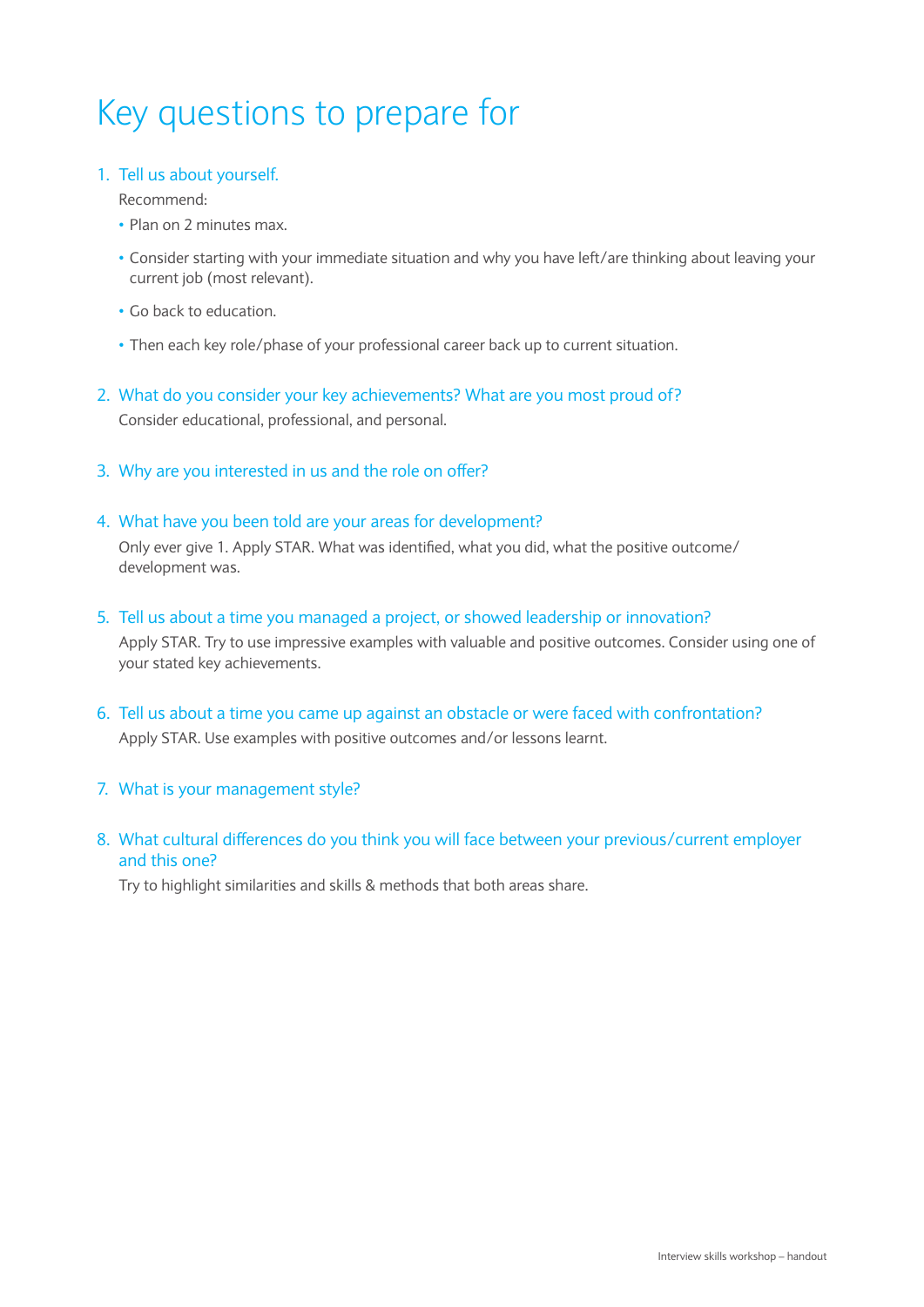# General principles of answering

## Do

- Always apply PEPP:
	- − Show that you're **prepared**
	- − Be **engaging**
	- − Be **positive** and describe **positive** decisions and results
	- − **Demonstrate** your professionalism
- Always apply **STAR** when giving examples.
- Always finish on a positive even when giving a 'negative' example.
- Always be focussed, and interested in the role on offer.

## Don't

- Do not volunteer examples of failure.
- Do not answer with irrelevance or waffle answer the question.
- Do not belittle yourself or your achievement.
- Avoid negatives, after-thoughts, cynical or sarcastic comments, and strong negative opinions.
- Never be confrontational with the interviewer.

## **STAR**

If asked to give an example of something you did, always follow this method:

### **Situation**

• **Describe the situation you were confronted with**. Why was it important? Why and how were you involved?

### Task

• **Describe the task which needed to be done** to resolve the situation.

### Action

• **Describe what you did**. Be clear about your exact role. Explain what you did, how you did it, and why you made the decisions you did.

## Result

• **Describe what the result was**. Always volunteer examples with positive outcomes. If asked for an example of something that did not work – always use an example where positive lessons were learnt and follow this up with an example of when these lessons learnt were evidenced.